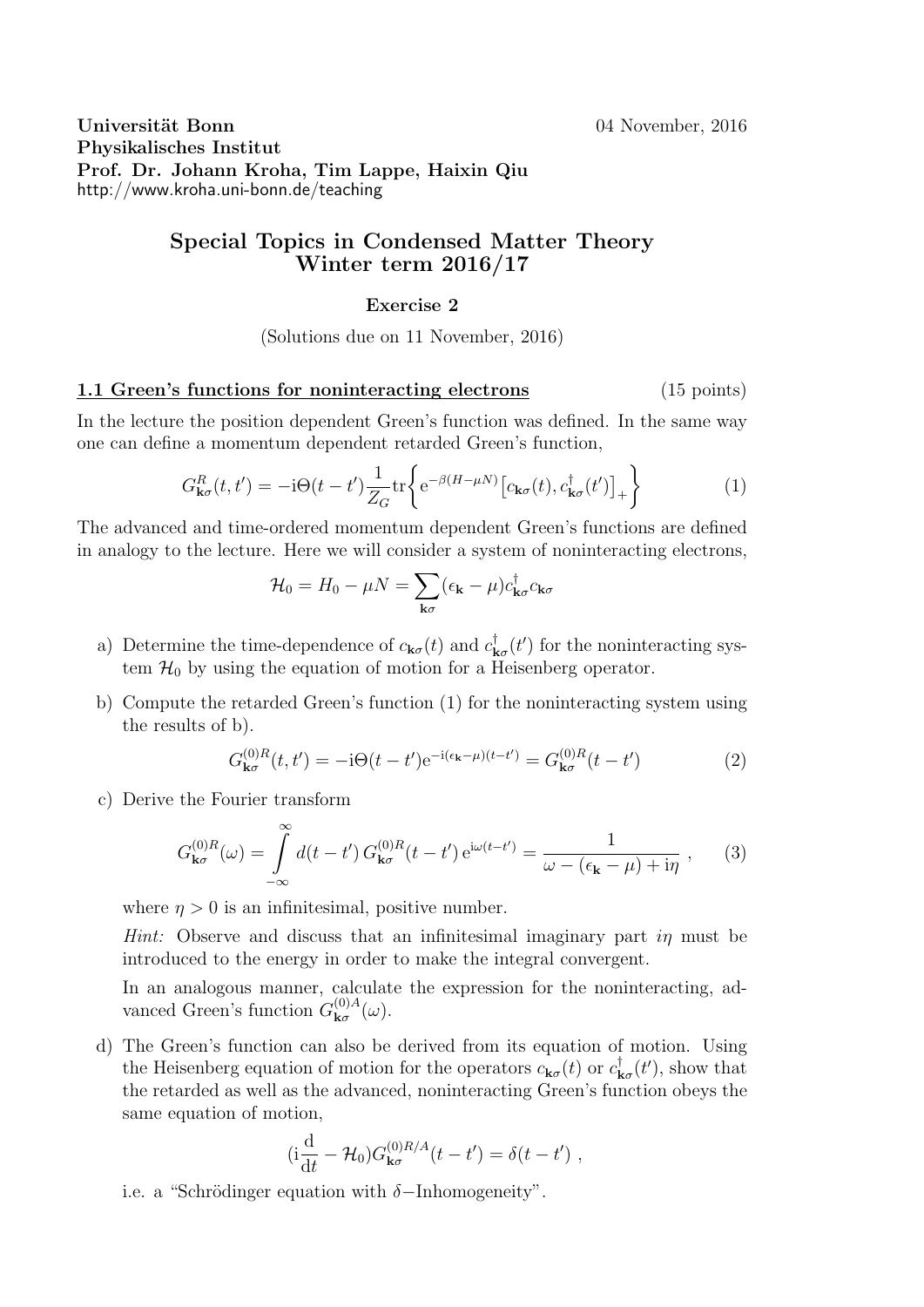- e) Fourier transform the equation of motion of d) to energy space and solve it to obtain the retarded and advanced Green's functions in momentum and energy space  $(\mathbf{k}, \omega)$ . Discuss how the *boundary condition* of causality (retarded Green's function) and anticausality (advanced Green's function) is implemented in this energy-dependent Green's function [Hint: compare problem c)].
- f) In the general, interacting case, the retarded Green's function contains a noninfinitesimal imaginary part in the denominator,

$$
G_{\mathbf{k}\sigma}^{R}(\omega) = \frac{1}{\omega - (\epsilon_{\mathbf{k}} - \mu) + i/(2\tau)}
$$

Use the residue theorem to calculate the time-dependent Green's function by Fourier transform. How does the Green's function behave for large  $(t-t')$ ? Give a physical interpretation for  $\tau$  and try to explain why a finite  $\tau$  may occur.

## 1 Solution

a) Apply Heisenberg equation of motion,

$$
i\partial_t c_{\mathbf{k}\sigma}(t) = -[\mathcal{H}_0, c_{\mathbf{k}\sigma}(t)]_ - = -e^{i\mathcal{H}_0}[\mathcal{H}_0, c_{\mathbf{k}\sigma}(0)]_ - e^{-i\mathcal{H}_0 t}
$$
\n(4)

$$
= -e^{i\mathcal{H}_0 t} \left[\sum_{\mathbf{k}'\sigma'} (\epsilon_{\mathbf{k}'} - \mu) c^{\dagger}_{\mathbf{k}'\sigma'} c_{\mathbf{k}'\sigma'}, c_{\mathbf{k}\sigma}(0)\right]_{-} e^{-i\mathcal{H}_0 t} \tag{5}
$$

$$
= - e^{i\mathcal{H}_0 t} \sum_{\mathbf{k}'\sigma'} (\epsilon_{\mathbf{k}'} - \mu) [c^{\dagger}_{\mathbf{k}'\sigma'} c_{\mathbf{k}'\sigma'}, c_{\mathbf{k}\sigma}]_{-} e^{-i\mathcal{H}_0 t}
$$
(6)

For Fermions:

$$
[c_{\mathbf{k}'\sigma'}, c_{\mathbf{k}\sigma}^{\dagger}]_{+} = \delta_{\mathbf{k}',\mathbf{k}} \delta_{\sigma',\sigma}, \qquad [c_{\mathbf{k}'\sigma'}^{(\dagger)}, c_{\mathbf{k}\sigma}^{(\dagger)}]_{+} = 0 \tag{7}
$$

$$
[c^{\dagger}_{\mathbf{k}'\sigma'}c_{\mathbf{k}'\sigma'}, c_{\mathbf{k}\sigma}] = c^{\dagger}_{\mathbf{k}'\sigma'}[c_{\mathbf{k}'\sigma'}, c_{\mathbf{k}\sigma}]_{+} - [c^{\dagger}_{\mathbf{k}'\sigma'}, c_{\mathbf{k}\sigma}]_{+}c_{\mathbf{k}'\sigma'} \tag{8}
$$

$$
=0-\delta_{\mathbf{k}',\mathbf{k}}\delta_{\sigma',\sigma}c_{\mathbf{k}'\sigma'}\tag{9}
$$

$$
i\partial_t c_{\mathbf{k}\sigma}(t) = -e^{i\mathcal{H}_0 t} \sum_{\mathbf{k}'\sigma'} (\epsilon_{\mathbf{k}'} - \mu)(-\delta_{\mathbf{k}',\mathbf{k}} \delta_{\sigma',\sigma} c_{\mathbf{k}'\sigma'}) e^{-i\mathcal{H}_0 t}
$$
(10)

$$
=(\epsilon_{\mathbf{k'}}-\mu)c_{\mathbf{k}\sigma}(t) \tag{11}
$$

$$
c_{\mathbf{k}\sigma}(t) = c_{\mathbf{k}\sigma}(0)e^{-i(\epsilon_{\mathbf{k}\sigma}-\mu)t}, \qquad c_{\mathbf{k}\sigma}^{\dagger}(t) = c_{\mathbf{k}\sigma}^{\dagger}(0)e^{-i(\epsilon_{\mathbf{k}\sigma}-\mu)t}
$$
(12)

b)

Consider the anti-commutator,

$$
[c_{\mathbf{k}\sigma}(t), c_{\mathbf{k}\sigma}^{\dagger}(t')]_{+}
$$
\n(13)

$$
=[c_{\mathbf{k}\sigma}(0)e^{-i(\epsilon_{\mathbf{k}}-\mu)t},c_{\mathbf{k}\sigma}^{\dagger}(0)e^{-i(\epsilon_{\mathbf{k}}-\mu)t'}]_{+}
$$
\n(14)

$$
=e^{-i(\epsilon_{\mathbf{k}}-\mu)(t-t')}\underbrace{[c_{\mathbf{k}\sigma},c^{\dagger}_{\mathbf{k}\sigma}]}_{1}.
$$
 (15)

$$
=e^{-i(\epsilon_{\mathbf{k}}-\mu)(t-t')} \tag{16}
$$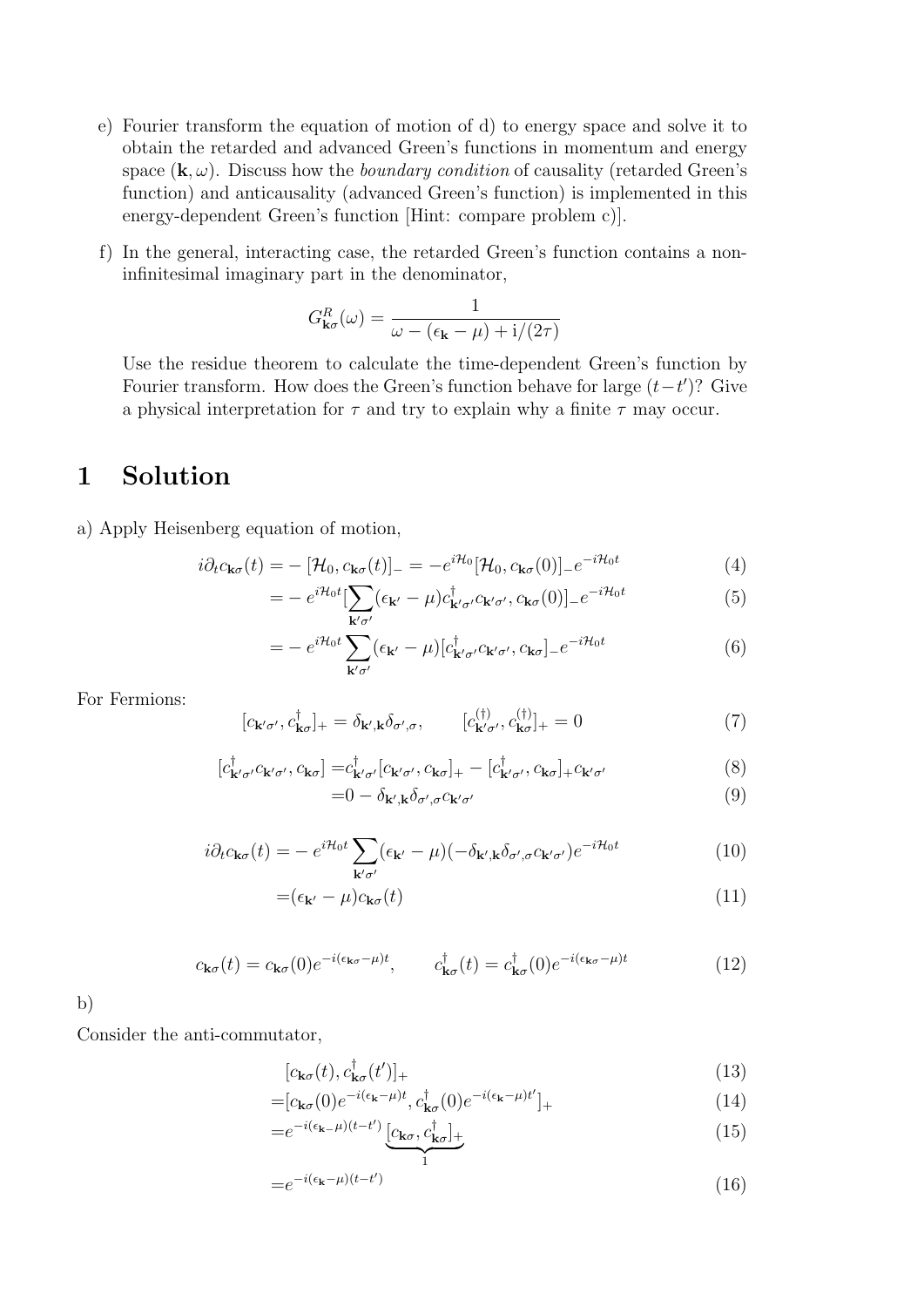The retarded Green's function for Fermions,

$$
G_{\mathbf{k}\sigma}^{R}(t-t') = -i\Theta(t-t')\frac{1}{Z_{G}}\text{Tr}\{e^{-\beta(H-\mu N)}[c_{\mathbf{k}\sigma}(t), c_{\mathbf{k}\sigma}^{\dagger}(t')]_{+}\}\qquad(17)
$$

$$
= -i\Theta(t-t')e^{-i(\epsilon_{\mathbf{k}}-\mu)(t-t')} \frac{1}{Z_G} \text{Tr}\{e^{-\beta(H-\mu N)}\}
$$
(18)

$$
= -i\Theta(t-t')e^{-i(\epsilon_{\mathbf{k}}-\mu)(t-t')} \qquad \qquad 1
$$
\n(19)

in above we used Tr =  $\sum_{n} \langle n | \dots | n \rangle$  and  $Z_G = \text{Tr} \{ e^{-\beta (H - \mu N)} \}.$ 

c)

Fourier transform  $t \to \omega$ , cause of translational invariance of time, without loss any generality we can set  $t' = 0$ ,

$$
G_{\mathbf{k}\sigma}^{(0)R}(\omega) = \int_{-\infty}^{\infty} dt \, G_{\mathbf{k}\sigma}^{(0)R}(t) e^{i\omega t} = \int dt \, (-i\Theta(t) e^{-i(\epsilon_{\mathbf{k}} - \mu - \omega)t}) \tag{20}
$$

$$
=\int_0^\infty dt \left(-ie^{-i(\epsilon_{\mathbf{k}}-\mu-\omega)t}\right) \tag{21}
$$

need  $e^{-\eta t}, \eta > 0$  where  $\lim_{t \to \infty} e^{-\eta t} = 0$ ,

$$
=\int_0^\infty dt \left(-ie^{-i(\epsilon_\mathbf{k}-\mu-\omega-i\eta)t}\right)
$$
\n(22)

$$
= -i \frac{1}{-i(\epsilon_{\mathbf{k}-\mu-\omega-i\eta})} \underbrace{[e^{-i(\epsilon_{\mathbf{k}}-\mu-\omega-i\eta)t}]_0^{\infty}}_{0-1}
$$
(23)

$$
G_{\mathbf{k}\sigma}^{(0)R}(\omega) = \frac{1}{\omega - (\epsilon_{\mathbf{k}} - \mu) + i\eta} \tag{24}
$$

To get the advanced Green's function, one needs to make the integral  $\int_{-\infty}^{0}$  converge. This just result in a  $-i\eta$  term in the denominator,

$$
G_{\mathbf{k}\sigma}^{(0)A}(\omega) = \frac{1}{\omega - (\epsilon_{\mathbf{k}} - \mu) - i\eta}
$$
\n(25)

d)

A quick way is just use the result from (b), here we use  $\mathcal{H}'_0$  to denote the Hamiltonian in the first quantization from,  $d_t = d/dt$ ,

$$
(id_t - \mathcal{H}'_0)G_{\mathbf{k}\sigma}^{(0)R}(t - t')\tag{26}
$$

$$
=(id_t - (\epsilon_\mathbf{k} - \mu))(-i\Theta(t - t')e^{-i(\epsilon_\mathbf{k} - \mu)(t - t')})
$$
\n(27)

$$
= (\delta(t - t') - i\Theta(t - t')(\epsilon_{\mathbf{k}} - \mu) + i\Theta(t - t')(\epsilon_{\mathbf{k}} - \mu))e^{-i(\epsilon_{\mathbf{k}} - \mu)(t - t')} \tag{28}
$$

$$
=\delta(t-t')e^{-i(\epsilon_{\mathbf{k}}-\mu)(t-t')} \tag{29}
$$

$$
=\delta(t-t')\tag{30}
$$